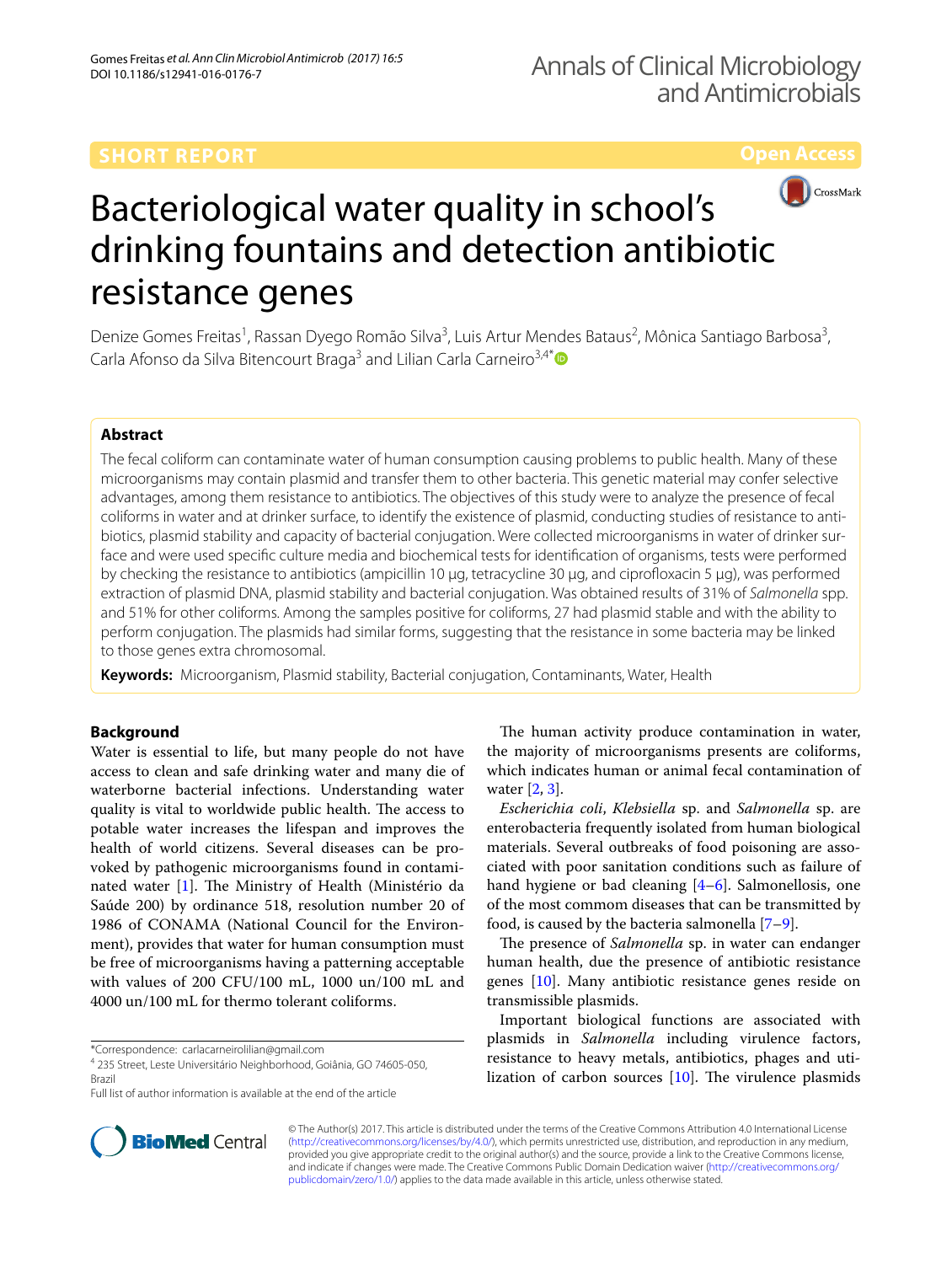usually have high molecular weight [\[11](#page-3-8)]. The dissemination of the plasmid may cause an increase in bacterial resistance [[12](#page-3-9)], interfering with the clinical importance of infections by contributing to increased spread of antibiotic resistance genes [[13\]](#page-3-10).

The aim of this study was to assess the bacteriological water quality in school's drinking fountains and detection of cryptic plasmids harboring antibiotic resistance genes.

# **Methods**

### **Collection and cultivation of microorganisms**

The 110 biological samples used in this study were isolated from water and from drinking fountains surface in public schools of Morrinhos—GO. Were collected 51 samples from the button that controls the output of water, 51 from pipe where the water comes out and eight from water samples. A 10 mL aliquot was aseptically collected from each school visited. The samples from drinking fountains surfaces were obtained using swabs. The samples were cultivated in nutrient broth. After 24 h of incubation, samples were maintained at 4 °C, and peaked monthly.

#### **Bacterial identification**

Were isolated samples from 51 troughs. The coliforms were identified by culture media, using the EC broth (*Escherichia coli*) and SS agar (Salmonella and Shigella media). After procedure the culture tests, the samples were conducted to biochemical tests: glucose [\[14](#page-3-11)], lactose [[15\]](#page-3-12) and Citrate's Simons [\[16](#page-3-13)].

#### **Antimicrobial susceptibility**

The antibiogram was performed through of methodology for disk of diffusion by Bauer & Kirby, according the criteria established by the National Committee for Clinical Laboratory Standards [[17\]](#page-3-14). The inoculation was circulated through of scan using swab on the surface of the Mueller–Hinton agar, then were placed discs of antibiotics (ampicillin 10 μg, tetracycline 30 μg and ciprofloxacin 5 μg) in agar, with the assistance of sterile forceps. After placing the discs, the plates were inverted and incubated at 36 °C for 24 h, latterly were analyzed through of inhibition halos to ampicillin considered resistant (<14 mm), intermediate (14–16 mm), sensitive  $(>17$  mm); to tetracycline are resistant (<14 mm), intermediate (15– 18 mm), sensitive (>19 mm) to ciprofloxacin are resistant (<15 mm), intermediate (16–20 mm), sensitive (>21 mm).

### **Plasmid DNA extraction**

Based on the manual extraction kit FLEXIPREP of Pharmacia®. Bacteria were grown overnight into 5 mL of Luria–Bertani medium and incubated at 37 °C under agitation of 150 rpm. An aliquot of 1.5 mL was separated and processed by extraction of plasmid DNA according manufacturer's protocol.

#### **Electrophoresis in agarose gel**

According to (Green and Sambrook, [\[18](#page-3-15)]) the samples of plasmid DNA were analyzed in agarose gel 1% (p/v) colored with ethidium bromide, dissolved in TEB  $0.5\times$ and ethidium bromide (0.2 μg/mL). The gel was subjected to amperage of 30 mA until that sample to enter in the well, and then adjusted to 60 mA. Were visualized the bands of plasmid DNA by ultraviolet radiation of low intensity. Were used a marker of weight molecular of 1 Kb DNA ladder from promega<sup>®</sup> for comparing the size of the fragments.

# **Plasmid stability**

(1) The positive samples with cryptic plasmid, were inoculated in nutrient agar, supplemented with ampicillin and incubated at 37 °C overnight. (2) After incubation, 5  $\mu$ L from cultive, were diluted in 5 mL of nutrient without antibiotic and incubated at 37 °C overnight, after growth, (3) aliquots supplemented with ampicillin and aliquots without ampicillin, were placed on nutrient  $1.0\%$  (p/v) and incubated again at 37 °C overnight. The (2 and 3) procedure were repeated four times. The pLK39 plasmid was kindly provided by [[19\]](#page-3-16). The pLK39 plasmid was the standard for comparison with the plasmid studied in this work.

#### **Conjugation**

The conjugation followed the method described by Mitsuhashi et al. [\[20\]](#page-3-17), with modifications. The donor sample (coliform containing cryptic plasmids) and the receptors with characteristics lac Z negative (*Escherichia coli* DH5 $α$ ) were cultivation separately on L medium. After 18 h, were mixed in two broths of cultivation, incubated the bacterial cultivation for 24 h and selected the trans conjugants plate ding on LA containing ampicillin and X-Gal chromogenic. After growth, observed the appearance of blue and white colonies.

# **Statistical test**

We used the statistical test Chi square, SYSTAT 13 to verify if the contamination of local of trough and water were in a high amount of contamination and if was differences between the sites of contamination.

### **Results and discussion**

Among the 110 samples obtained, 21 were negative (three of water, eight by button that controls the water output and ten of pipes), 89 samples showed microbial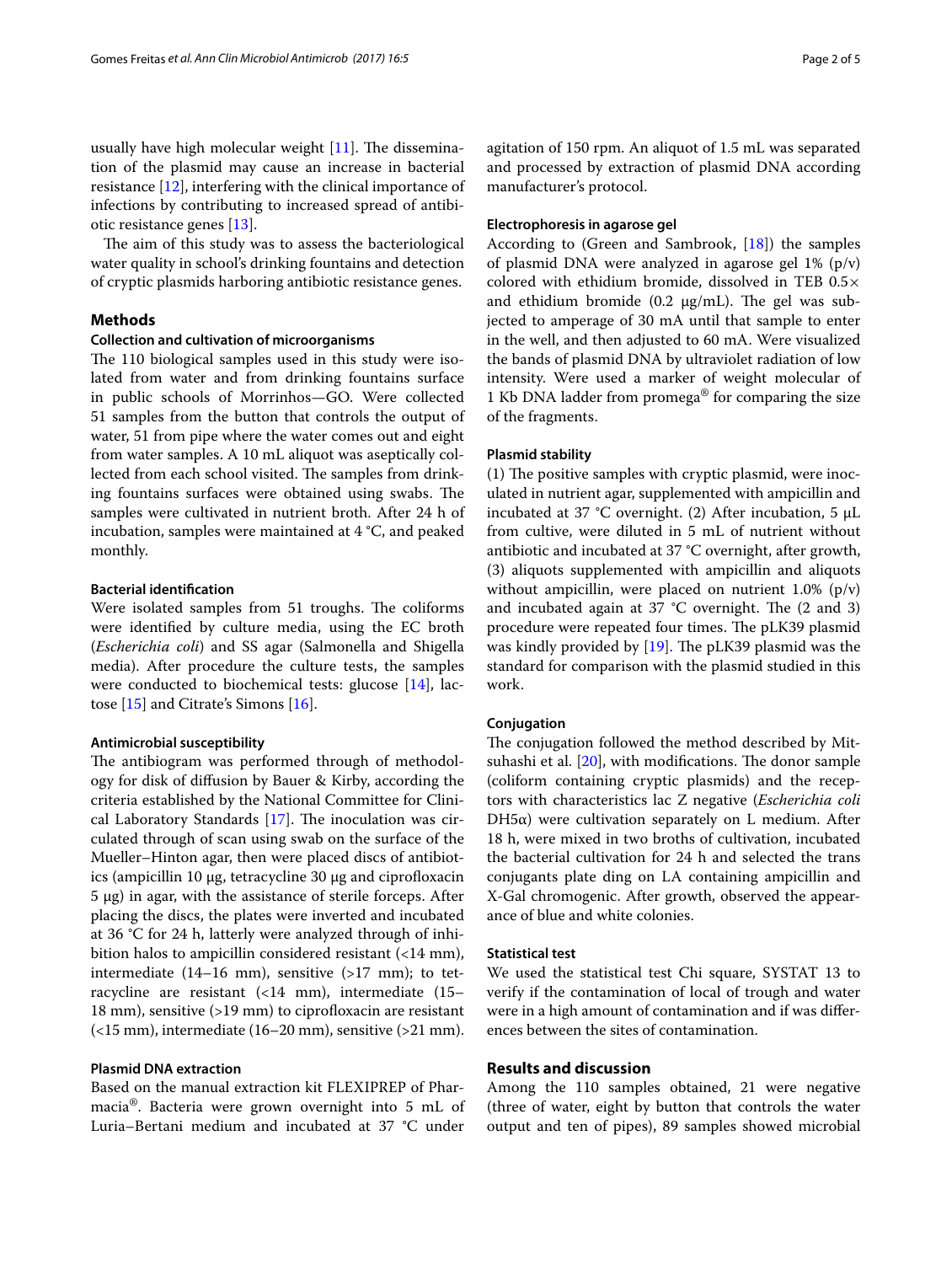<span id="page-2-0"></span>**Table 1 Profile of bacterial sensitivity antimicrobials tested**

| <b>Antibiotic</b> | Resistant (%) | Intermediate (%) | Sensitive (%) |
|-------------------|---------------|------------------|---------------|
| Ampicillin        | 14.6          | Q                | 764           |
| Tetracycline      | 79            | 10.1             | 82            |
| Ciprofloxacin     | 3.4           |                  | 96.6          |

growth, (Table [1\)](#page-2-0). Of the water samples from button that control the water output, in five of them were found contamination, however, no one was positive to fecal coliforms. Santana et al. [[21](#page-3-18)], analyzed samples from trough of schools in the city of Brejo da Cruz, PB, and found 26% of the samples contaminated by *Escherichia coli*.

In this study, among 89 positive samples (49.44%) showed contamination by fecal coliforms and other 50.56% of the samples were contaminated by other bacteria (data not shown). Analyzing the surface samples of drinkers, found that 50% were positive for fecal coliforms, data similar to those of Silva et al. [\[22](#page-4-0)], who found positive for 58.82% of strains isolated from surface of trough. Among the samples classified in this article, 6.67% were *Klebsiella* sp. 12.22% *Escherichia coli* and 31.11% of *Salmonella* sp.

With analyze of the statistical data we conclude that the water contamination not was statistically significant  $(x^2 = 2, p = 0.16)$  in samples collected from the button of trough and of pipe, there was statistical difference of contamination ( $x^2 = 26.84$ ,  $p < 0.0001$ ;  $x^2 = 18.84$ ,  $p < 0.000014$ ). Performing a comparison between the contaminated sites concluded that the contamination rate is equal between the water and button, water and pipe, pipe and button (respectively,  $x^2 = 0.09$ , p = 0.77;  $x^2 = 0.01$ ,  $p = 0.90$ ;  $x^2 = 0.28$ ,  $p = 0.59$ ).

Were performed tests of antibiogram in all samples and 85% them were sensitive to antibiotics (ampicillin, tetracycline and ciprofloxacin). The profile of bacterial sensitivity antimicrobials tested are 14.6% resistant to ampicillin, 7.9% resistant to tetracycline and 3.4%

<span id="page-2-2"></span>resistant to ciprofloxacin. The intermediate results show 9% to ampicillin and 10.1% to tetracycline.

The Gram-positive bacteria found are highly sensitive to penicillin and sulfonamides, as well as anionic detergents and resistance to sodium azide [\[23\]](#page-4-1). When analyzing the plasmids types, the interpretation of results obtained shown that the plasmids obtained are around 10 Kb.

Studies developed by Akturk et al. [\[24](#page-4-2)], in fountain drinking water, showed contamination by *Proteus vulgaris*, *Escherichia coli*, *Pseudomonas aeruginosa* and *Citrobacter* spp. The antimicrobial susceptibility study, showed resistance to bacitracin, vancomycine, cephalothin and ampicillin. Plasmid DNA was isolated from 22 isolates; some of them contain a high-molecular weight plasmid DNA. Similar results were found in this study, where bacteria from fountain drinking water presented plasmid with molecular weight more than 10 Kb. Based in this information's, suggest that the antibiotic resistance, found on bacteria isolated in this work are from plasmids (Fig. [1\)](#page-2-1).

After to isolate and to characterize the plasmids, were done a plasmidial preparation to assess cryptic plasmid stability from coliforms samples found in this work. This information is important to certify if the bacteria that have the plasmid, have possibility of confer antibiotic resistance to future generations.

<span id="page-2-1"></span>

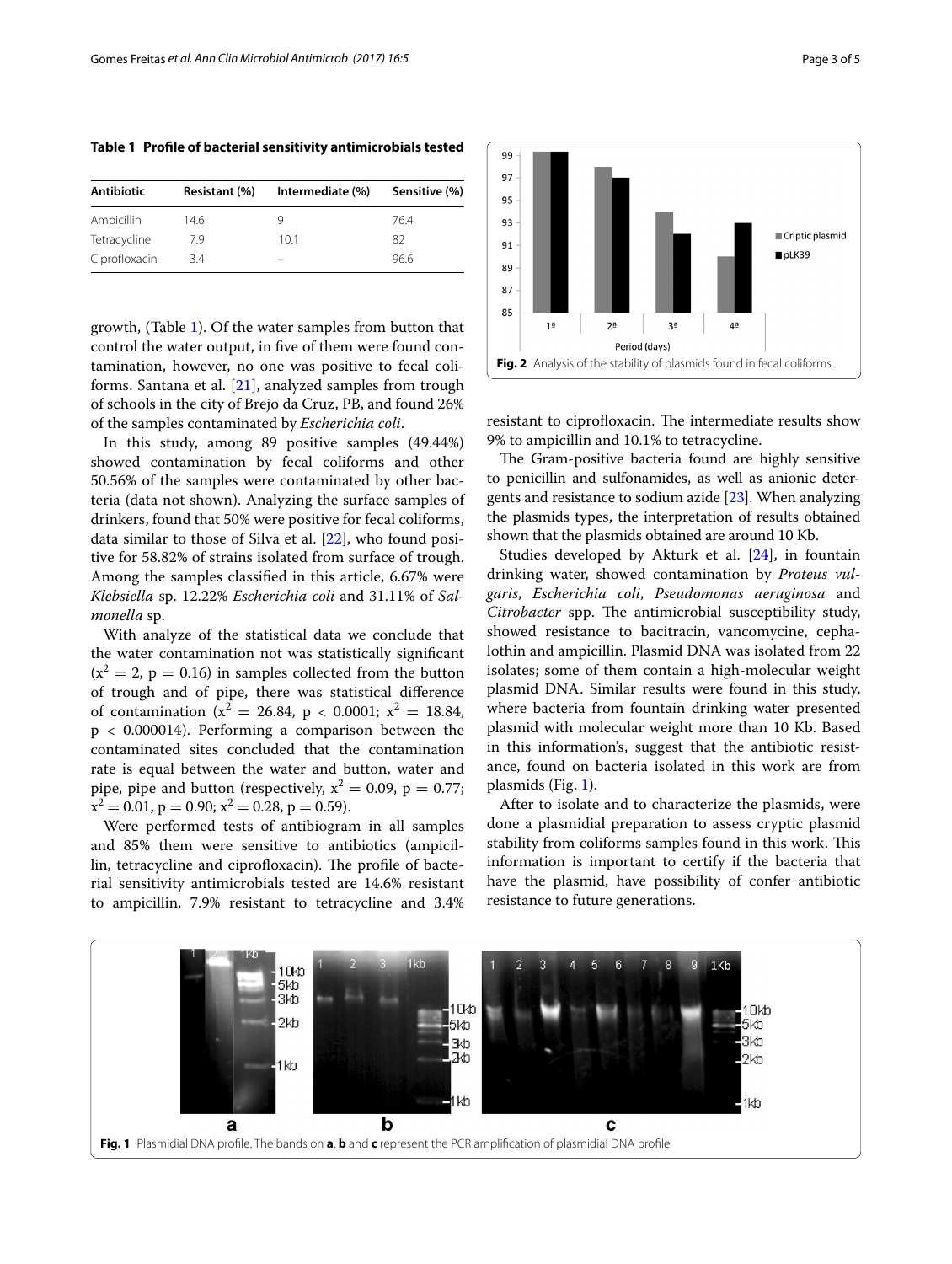The experiments were carried together with another plasmid (pLK39 containing the kanamycin resistance gene) and remained stable in cells of *E. coli*. The growth of the organism control in the plate with agar prevailed stable and coliforms samples had the same growth in score of CFU/ mL, meaning that also remained stable. These data suggest that the plasmids have origin of replication independent and can be manipulated as biological vectors (Fig. [2\)](#page-2-2).

Experimental results, showed that the plasmids isolated in this article are stable by generations. Associated at that information, is interesting to know if the bacteria are able of transfer the plasmidial DNA to others species or others bacterial genders. To answer this question, was investigated the ability of bacteria grow in the trans conjugants and was analyzed too the presence and the absence of ampicillin. The results obtained (data not shown) revealed that the conjugation plasmidial was efficient. Similar the our study, a work developed in samples of pond water of ducks, RS, found that *Escherichia coli* was able of to transfer the *tetB* gene and *tetA* gene to another recipient bacteria [[25\]](#page-4-3).

# **Concluding remarks**

Taking in consideration the data of contamination found in this study and the impact of the microorganisms on public health, it's suggested that the surfaces of the troughs are disinfected with alcohol as a method cheaper, accessible, but also a rapid bactericidal which decontaminates bacillus of tuberculosis, fungi and viruses [\[26](#page-4-4)]. For microbial decontamination also suggests the use of hypochlorite, sodium or calcium due to the broad spectrum of activity, with low cost and quick action.

#### **Authors' contributions**

DGF and LCC analyzed the data and drafted the manuscript. DGF and LCC designed the study, and directed implementation and data collection. DGF collected the data, and LAMB, RDRS and CASB provided necessary logistical support. LCC, LAMB and CASB edited the manuscript for intellectual content and provided critical comments on the manuscript. All authors read and approved the final manuscript.

#### **Author details**

<sup>1</sup> Biology Department, State University of Goiás UEG, Morrinhos, Brazil. <sup>2</sup> Biophysic Department, Federal University of Goiás, Goiânia, Brazil. <sup>3</sup> IPTSP Department, Federal University of Goiás, Goiânia, Brazil. <sup>4</sup> 235 Street, Leste Universitário Neighborhood, Goiânia, GO 74605‑050, Brazil.

#### **Acknowledgements**

None.

#### **Availability of data and materials**

The article data can be on results section, included the tables and figures.

#### **Competing interests**

The authors declared that they have no competing interests.

#### **Funding**

FAPEG by scholarship to student.

#### **References**

- <span id="page-3-0"></span>1. Coelho DA, Silva PMF, Veiga SMOM, Fiorini JE. Avaliação da qualidade microbiológica de águas minerais comercializadas em supermercados da cidade de Alfenas MG. Rev Hig Alim. 2007;21(151):88–92.
- <span id="page-3-1"></span>2. Michelina AF, Bronharoa TM, Daréb F, Ponsanoc EHG. Qualidade microbiológica de águas de sistemas de abastecimento público da região de Araçatuba. Rev Hig Alim. 2006;20(147):90–5.
- <span id="page-3-2"></span>3. Ozgumus OB, Tosun I, Aydin F, Kilic AO. Horizontal dissemination of TEM- and SHV-Type Beta-lactamase genes carrying resistance plasmids amongst clinical isolates of enterobacteriaceae. Braz J Microbiol. 2008;39:636–43.
- <span id="page-3-3"></span>4. Casewell M, Phillips I. Hands as route of transmission for *Klebsiella* species. Brit Med J. 1977;2:1315–7.
- 5. Ou JT. The 90 kilobase pair virulence plasmid of *Salmonella* serovar *Typhimurium* coexists in strains with a plasmid of the 23 incompatibility groups. Microb Pathol. 1993;15:237–42.
- <span id="page-3-4"></span>6. Vicente ACP, Dias JCAR, Hofer E. Coliformes fecais em águas de esgoto, II; Transferência de marcadores e presença de plasmídeos. Engenharia sanitária. 1988;83:29–35.
- <span id="page-3-5"></span>7. Rychlik I, Gregorova D, Hradecka H. Distribution and function of plasmids in *Salmonella enterica*. Vet Res Inst. 2006;112:1–10.
- 8. Castagna SMF, Schwarz P, Canal CW. Presença de *Salmonella* sp. no trato intestinal e em tonsilas/linfonodos submandibulares de suínos ao abate. Arq Bras Med Vet Zootec. 2004;56(3):300–6.
- <span id="page-3-6"></span>9. Cortez LAL, Carvalho ACFB, Amaral LA, Salotti BM. Coliformes fecais, Estafilococos coagulase positiva (ECP), *Salmonella* spp. e *Campylobacter* spp. em linguiça frescal. Alim Nutr. 2004;15(3):215–20.
- <span id="page-3-7"></span>10. Bohez L, Dewulf J, Ducatelle R, Pasmans F. The effect of oral administration of a homologous hilA mutant strain on the long-term colonization and transmission of *Salmonella Enteritidis* in broiler chickens. Vaccine. 2008;26(3):372–778.
- <span id="page-3-8"></span>11. Sidrim JJC, Moreira JLB, Paixão GC, Lima SB, et al. Multirresistência a antimicrobianos mediada por plasmídios R em cepas de *Shigella flexneri* isoladas no nordeste do Brasil. Rev Soc Bras Med Trop. 1998;31(3):263–70.
- <span id="page-3-9"></span>12. Gregorova D, Matiasovicova J, Sebkova A, Faldynova M, et al. *Salmonella enterica* subsp. *enterica serovar enteritidis* harbour ColE1, ColE2, and rolling-circle-like replicating. Vet Res Inst. 2004;50:107–12.
- <span id="page-3-10"></span>13. Oliveira AM, Gonçalves MO, Shinohara NKS, Stamford TLM, et al. Manipuladores de alimentos: um fator de risco. Hig Alim. 2003;17:114–5.
- <span id="page-3-11"></span>14. Hugh R, Leifson E. The taxonomic significance of fermentative versus oxidative metabolism of carbohydrates by various Gram-negative bacteria. J Bacteriol. 1953;66:24–6.
- <span id="page-3-12"></span>15. Mainil J. *Escherichia coli* virulence factors. Vet Imunol Imunopatol. 2013;152(1–2):2–12.
- <span id="page-3-13"></span>16. Simmons JS. A culture medium for differentiating organisms of typhoidcolon aerogenes groups and for isolation of certain fungi. J Infect Dis. 1926;39:209–14.
- <span id="page-3-14"></span>17. National Committee for Clinical Laboratory Standards. Methods for dilution antimicrobial susceptibility tests for bacteria that grow aerobically. Approved Standard—ninth edition. CLSI document M07-A9. Wayne: Clinical and Laboratory Standards Institute; 2015. pp. 10–6.
- <span id="page-3-15"></span>18. Green MR, Sambrook J. Molecular cloning—a laboratory manual, vol. 1. Cold Spring Harbor: Cold Spring Harbor Laboratory Press; 2012.
- <span id="page-3-16"></span>19. Dourado PL, Cardoso VL, Coelho AS, Bataus LA. Sequence analysis and characterization of plasmid plk39 isolated from endophytic Salmonella sp. isolated from *Solanum lycocarpum*. Curr Microbiol. 2014;69:846–51.
- <span id="page-3-17"></span>20. Mitsuhashi S, Harada K, Hashimoto H. Multiple resistance of enteric bacteria e transmission of drug-resitance to other strain by mixed cultivation. Jap J Exp Med. 1960;30:179–84.
- <span id="page-3-18"></span>21. Santana FBF, Martins DSS, Oliveira JS, Nobrega AL. Análise microbiológica e bromatológica da água em bebedouros de escolas públicas em Belém do Brejo do Cruz-PB. Rev Verde. 2015;10(2):145–9.